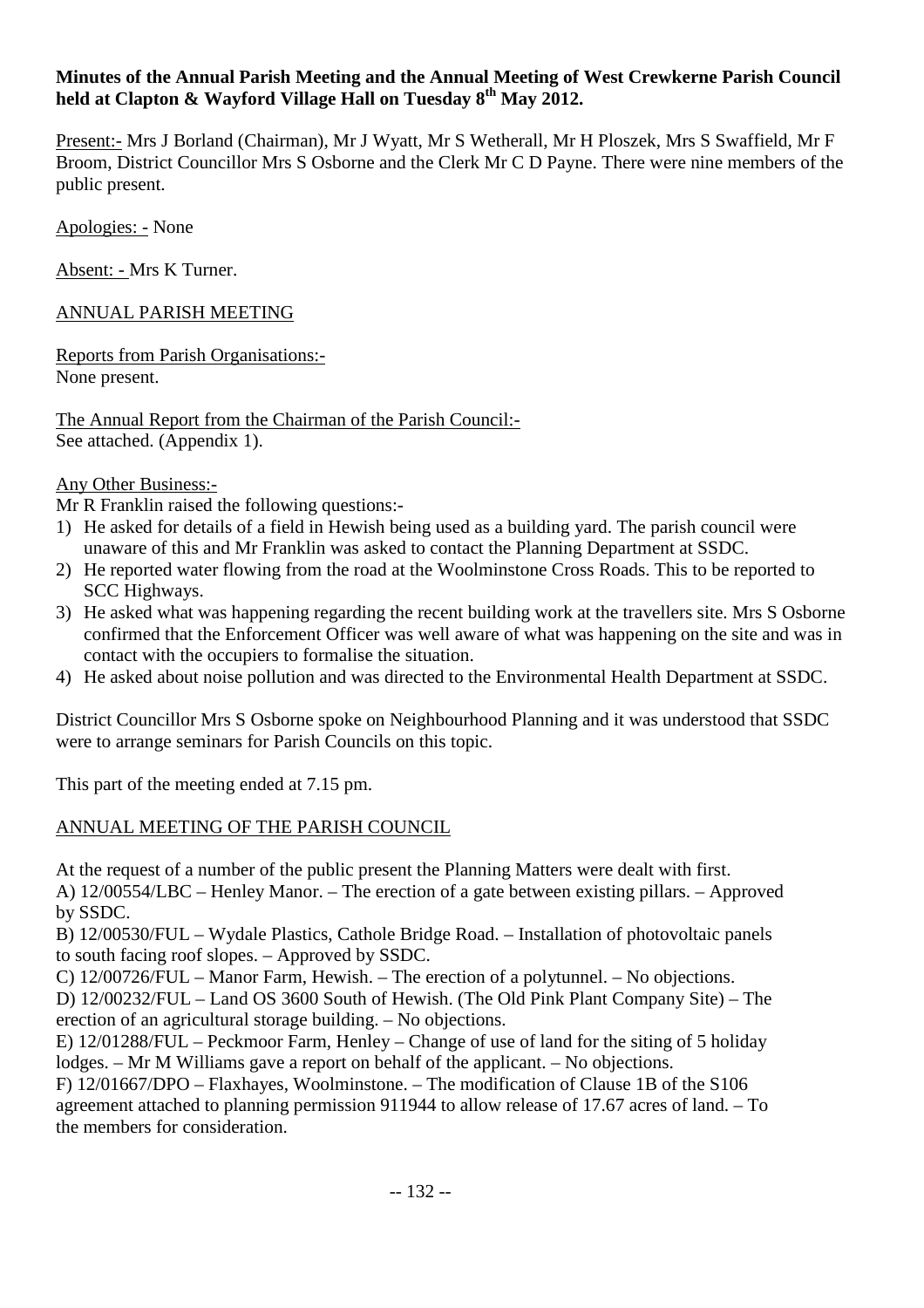## Apologies: - None

Declarations of Interest: - Mrs J. Borland & Mrs S. Swaffield – Finance – The Village Hall Grant. Mrs S. Swaffield – Planning - Land OS 3600. Mr S. Wetherall – Planning – Flaxhayes.

### Election of Officers:-

- A) Chairman Mrs J Borland. Proposed by Mr J Wyatt. Seconded by Mrs S Swaffield. Carried unanimously.
- B) Vice Chairman Mr H Ploszek. Proposed by Mrs J Borland. Seconded Mr J Wyatt. Carried unanimously.
- C) Burial Board Members. Mrs J Borland, Mr H Ploszek & Mr J Wyatt. Proposed by Mr F Broom. Seconded by Mrs S Swaffield. Carried unanimously.
- D) Tree Warden. After consideration of the job description issued by the South Somerset Tree Warden Group it was agreed that due to the size of the parish, all members would act in this capacity and the Clerk would be the co-ordinator.

The minutes of the meeting held on  $13<sup>th</sup>$  March 2012, having previously been circulated, were approved and signed as a true record.

### Matters Arising:-

A question was raised regarding the progress of the planning application 12/00407/FUL – The land at Higher Purtington. – Change of use to an equestrian show ground. It was understood that the planning officer was still considering the case.

### Traffic Speed through Clapton:-

A response had been received from Mr D Grabham to the question of the use of the SID results. He advised that details were supplied to locally elected county councillors and the police. He agreed with our concerns that there were no visual improvements in the results which he pointed out were taken of the actual approach speeds of the vehicles and suggested that later in the year additional equipment be used to take speeds exiting the monitoring area.

#### The Village Hall:-

Mr R Mussett had advised the Clerk that a planning application was being prepared in respect of improvements to the entrance porch to the hall. The planners had suggested that the application be made by the parish council with the village hall committee as their agents. This would reduce the planning application fee by about half. The members agreed to this proposal. In the discussion with Mr Mussett the Clerk had suggested that if the project was sponsored by the parish council and any grants made in their name it would be possible for a claim to be made for a refund of the VAT. Mr Mussett was exploring this possibility and the members had no objections to this proposal at this stage.

#### Community Infrastructure Levy:-

The Clerk gave details of a meeting held by SSDC on 13<sup>th</sup> March 2012 explaining their proposals regarding a levy on new houses. The meeting had been poorly attended through what was thought to be the lack of publicity given to the event. It was also recorded that there had been limited cover of the proposals in the local press. Many concerns had come from the meeting and the Clerk provided members a copy of a letter sent to SSDC after the meeting. Members were asked to look out for any further details that SSDC provide on this topic during the consultation period.

#### Highway Matters:-

1) Hewish Cross-roads/Seaborough Turning. –The pothole at this junction had been marked by the Highways Department for repair.

2) Highways had inspected the subsidence on the edge of the road by Folly Farm and although not technically part of the highway, they had agreed to take remedial action.